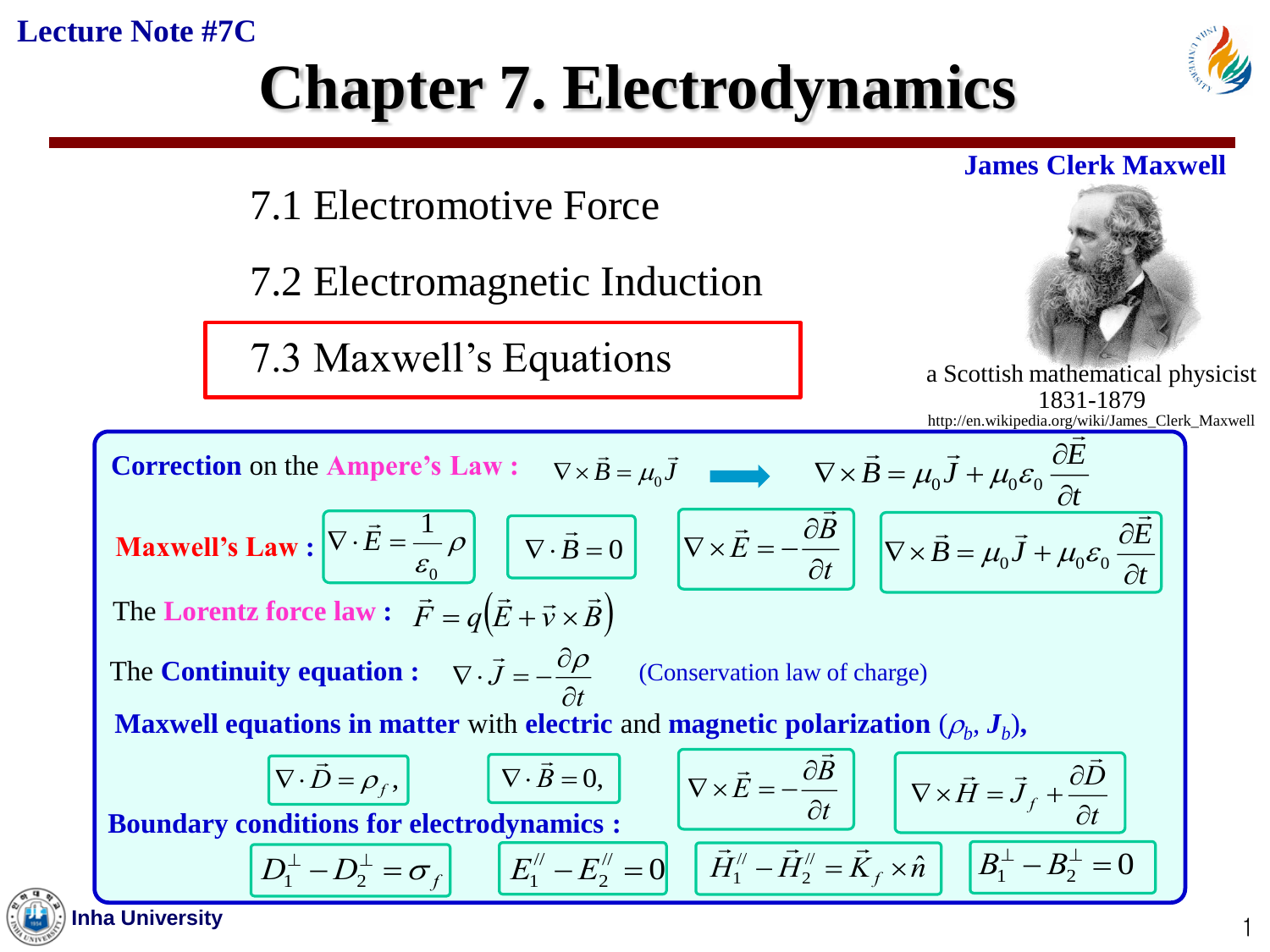### **7.3.1 Electrodynamics Before Maxwell**

(i)

#### **Divergence** and **Curl** of **Electric** and **Magnetic Fields**

 $\nabla\cdot\vec{E}=\frac{1}{\rho}\rho$  . Gauss's lay

: Gauss's law

#### *t B E*  $\widehat{O}$  $\partial$  $\nabla\!\times\!E=-$ →  $\vec{\epsilon}_0 = \frac{\rho}{\epsilon_0}$  : Gauss's law<br>  $\vec{\epsilon}_0 = 0$  : No name<br>
(No magnetic monopo  $\mathcal{E}_0$ (ii)  $\nabla \cdot \vec{B} = 0$  : No name (iii)  $\vec{B} = \mu_0 \vec{J}$  : Ampere's law (iv)  $\nabla \times \vec{B} = \mu_0 \vec{J}$  : Ampere's : No name : Faraday's law (No magnetic monopoles)

 $\int_V (\nabla \cdot \vec{E}) dV = \oint_S \vec{E} \cdot d\vec{a}$  : Divergence Theorem

This is the electromagnetic theory before the mid-nineteenth century (before Maxwell's work)

If the divergence is applied to the third equation, 
$$
\nabla \cdot (\nabla \times \vec{E}) = \nabla \cdot \left( -\frac{\partial \vec{B}}{\partial t} \right) = -\frac{\partial}{\partial t} (\nabla \cdot \vec{B}) = 0 \rightarrow \text{Correct}
$$
  
\nIf the divergence is applied to the third equation,  $\nabla \cdot (\nabla \times \vec{B}) = \mu_0 (\nabla \cdot \vec{J}) \rightarrow \text{Not correct}$   
\n $= 0$  for steady currents  
\n $\neq 0$  for non-steady currents  
\n $\neq 0$  for non-steady currents  
\n $\downarrow 0$  for non-steady currents  
\n $\downarrow 0$  for non-steady currents  
\n $\downarrow 0$  for non-steady currents  
\n $\downarrow 0$  for non-steady currents  
\n $\downarrow 0$  for non-steady currents  
\n $\downarrow 0$  for non-steady currents  
\n $\downarrow 0$  for non-steady currents  
\n $\downarrow 0$  for non-steady currents  
\n $\downarrow 0$  for non-steady currents  
\n $\downarrow 0$  for non-steady currents  
\n $\downarrow 0$  for non-steady currents  
\n $\downarrow 0$  for non-steady currents  
\n $\downarrow 0$  for non-steady currents  
\n $\downarrow 0$  for non-steady currents  
\n $\downarrow 0$  for non-steady currents  
\n $\downarrow 0$  for non-steady currents  
\n $\downarrow 0$  for non-steady currents  
\n $\downarrow 0$  for non-steady currents  
\n $\downarrow 0$  for non-steady currents  
\n $\downarrow 0$  for non-steady currents

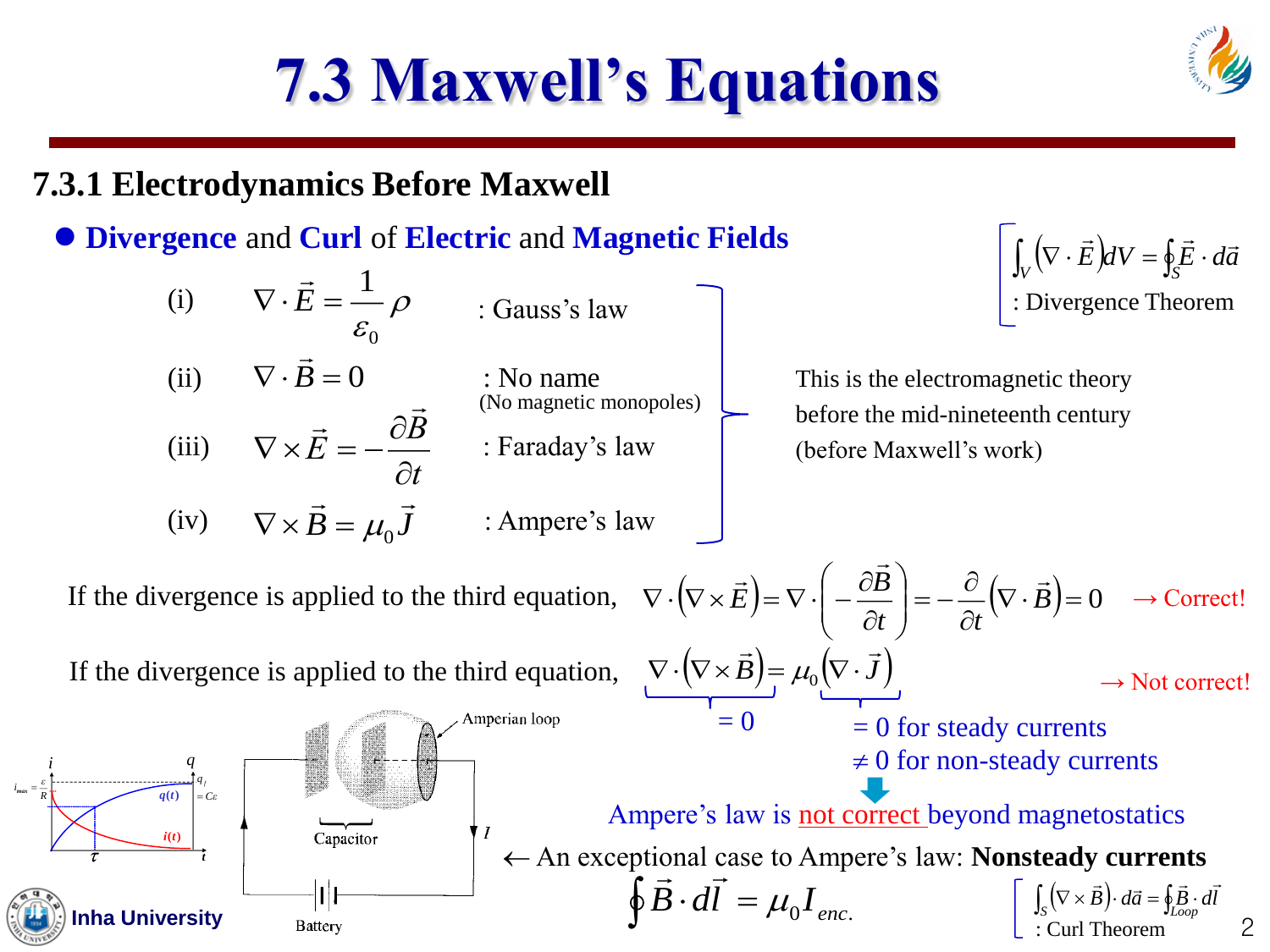

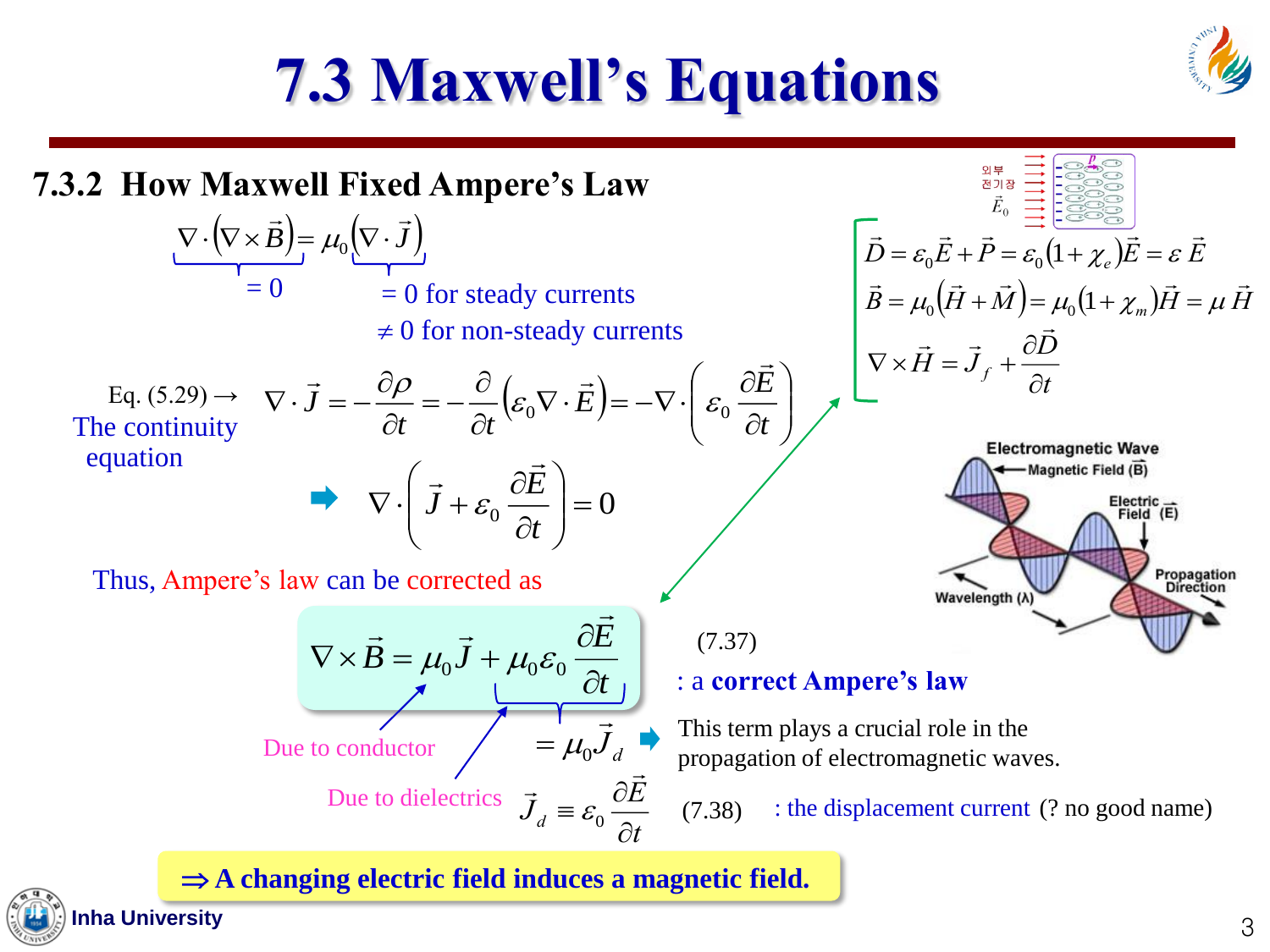

Amperian loop

 $\top$ 

Capacitor

**Battery** 

## **7.3 Maxwell's Equations**

**7.3.2 How Maxwell Fixed Ampere's Law**

- *continued* 

If the capacitor plates are very close together, the electric field between them is

$$
E = \frac{\sigma}{\varepsilon_0} = \frac{1}{\varepsilon_0} \frac{Q}{A}
$$

where *Q* is the charge on the plate and *A* is its area.

Then,

$$
\frac{\partial E}{\partial t} = \frac{1}{\varepsilon_0 A} \frac{dQ}{dt} = \frac{1}{\varepsilon_0 A} I
$$

Eq. (7.37) 
$$
\rightarrow \int (\nabla \times \vec{B}) \cdot d\vec{a} = \int \left( \mu_0 \vec{J} + \mu_0 \varepsilon_0 \frac{\partial \vec{E}}{\partial t} \right) \cdot d\vec{a}
$$

$$
\oint \vec{B} \cdot d\vec{l} = \mu_0 I_{enc.} + \mu_0 \varepsilon_0 \int \left( \frac{\partial E}{\partial t} \right) \cdot d\vec{a} \tag{7.39}
$$

For the flat Amperian loop,

 $\oint \vec{B} \cdot d\vec{l} = \mu_0 I_{enc.}$ 

**Inha University**  $\left(\begin{array}{c} 0 & 0 \end{array}\right)$  4 For the balloon-shaped Amperian loop,  $\oint \vec{B} \cdot d\vec{l} = \mu_0 \varepsilon_0 \left[ \left| \frac{\partial E}{\partial \rho} \right| \cdot d\vec{a} = \mu_0 \varepsilon_0 \frac{1}{\rho} I \cdot A = \mu_0 I$ *A da t E*  $\vec{B} \cdot d\vec{l} = \mu_0 \varepsilon_0 \left| \frac{\partial L}{\partial t} \right| \cdot d\vec{a} = \mu_0 \varepsilon_0 \frac{1}{\varepsilon_0} I \cdot A = \mu_0$ 0  $\left\lceil \frac{1}{\alpha} \right\rceil$   $\left\lceil \frac{1}{\alpha} \right\rceil$   $\left\lceil \frac{1}{\alpha} \right\rceil$   $\left\lceil \frac{1}{\alpha} \right\rceil$ 1  $\mu_{\scriptscriptstyle (}$  $\mu_0 \varepsilon_0 \int \left| \frac{\partial E}{\partial t} \right| \cdot d\vec{a} = \mu_0 \varepsilon_0 \frac{1}{\varepsilon_0 A} I \cdot A =$  $\int$  $\backslash$  $\overline{\phantom{a}}$  $\overline{\phantom{a}}$  $\setminus$  $\bigg($  $\partial$  $\partial$  $\oint \vec{B} \cdot d\vec{l} = \mu_0 \varepsilon_0 \int$  $\rightarrow$  $\rightarrow$  $\overrightarrow{a}$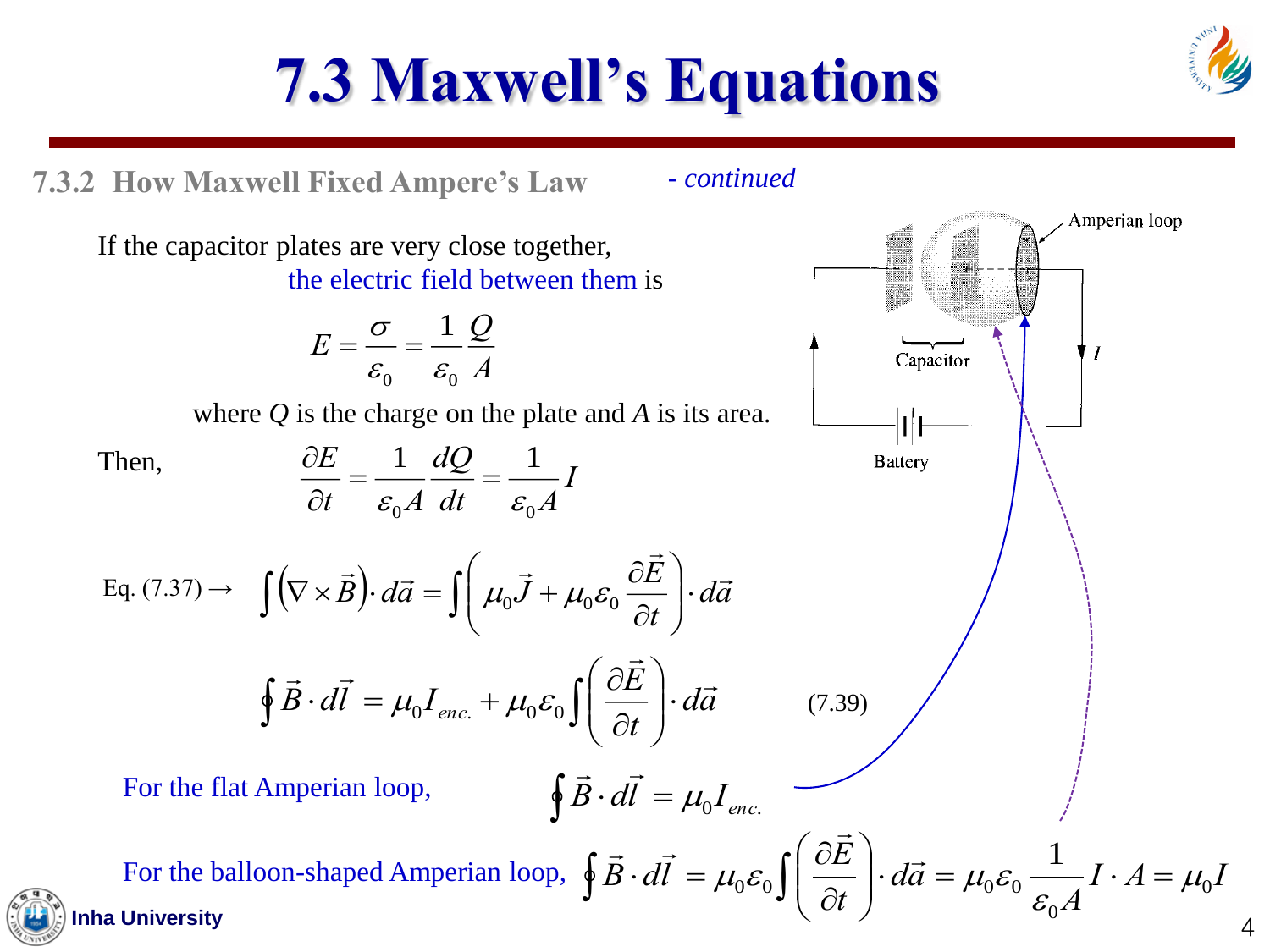

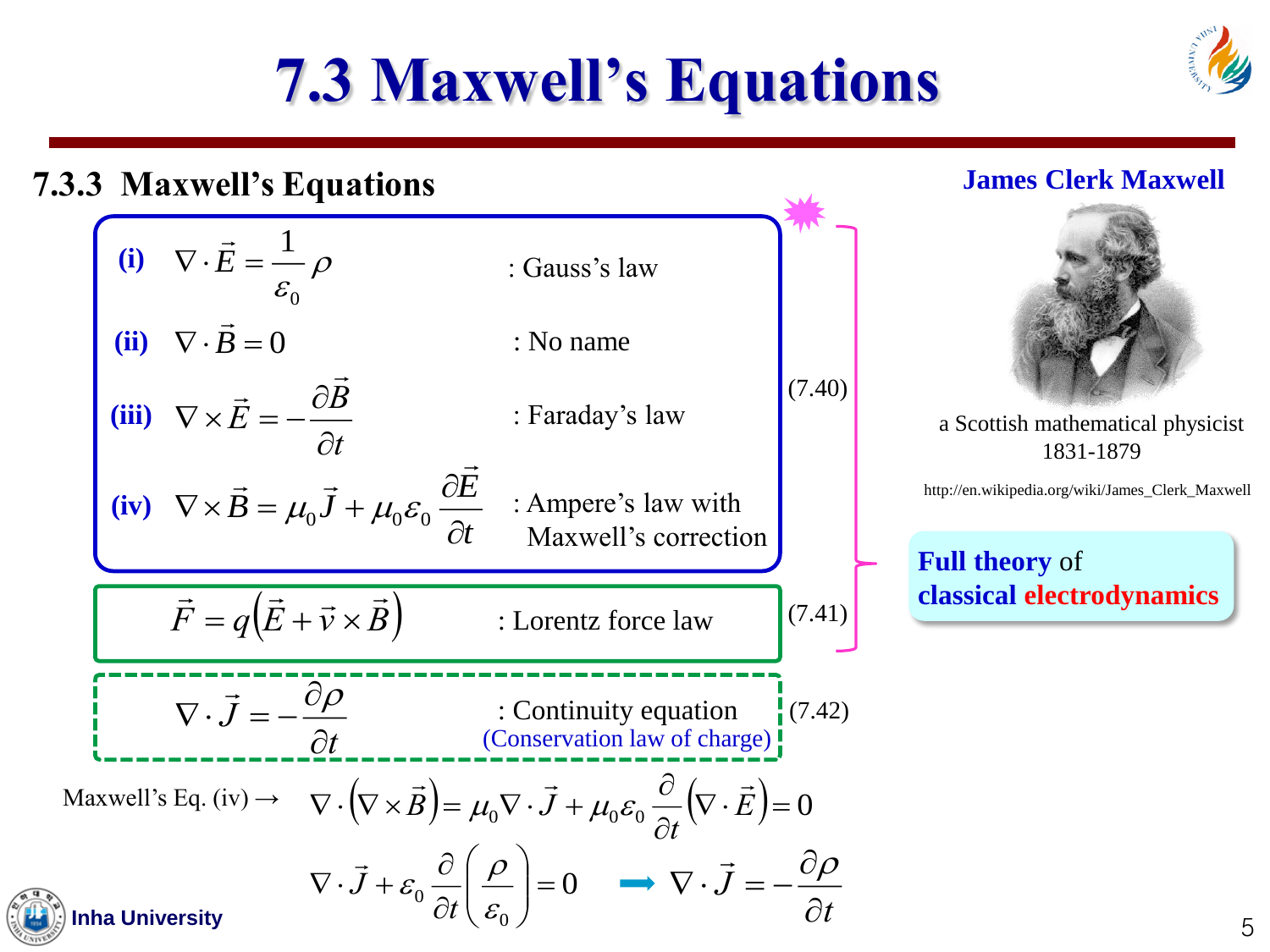

#### **Maxwell's Equations**

#### **General form:**

$$
\nabla \cdot \vec{E} = \frac{1}{\varepsilon_0} \rho, \qquad \nabla \times \vec{E} = -\frac{\partial \vec{B}}{\partial t}
$$
  

$$
\nabla \cdot \vec{B} = 0, \qquad \nabla \times \vec{B} = \mu_0 \vec{J} + \mu_0 \varepsilon_0 \frac{\partial \vec{E}}{\partial t}
$$

#### In free space  $(\rho = 0, J = 0)$ ,

$$
\nabla \cdot \vec{E} = 0, \qquad \nabla \times \vec{E} = -\frac{\partial \vec{B}}{\partial t}
$$

$$
\nabla \cdot \vec{B} = 0, \qquad \nabla \times \vec{B} = \mu_0 \varepsilon_0 \frac{\partial \vec{E}}{\partial t}
$$

In Matter with **electric** and **magnetic polarization**  $(\rho_b, J_b)$ ,

*t B E*  $\widehat{O}$  $\widehat{O}$  $\nabla\!\times\!E=-$ → →  $\nabla \cdot \vec{B} = 0$ ,  $\rightarrow$ *t D*  $H = J_f + \frac{J_f}{\partial}$  $\widehat{O}$  $\nabla\!\times\! H\!=\!J$  ,  $+$ →  $\rightarrow$   $\rightarrow$  $\nabla \cdot \vec{D} = \rho_f$ ,  $\rightarrow$ ᆖ *H*  $\rightarrow$  $=$ ≡ → (7.56)

$$
\nabla \cdot \vec{E} = 0, \qquad \nabla \times \vec{E} = -\frac{\partial B}{\partial t}
$$
\n
$$
\nabla \cdot \vec{B} = 0, \qquad \nabla \times \vec{B} = \mu_0 \varepsilon_0 \frac{\partial \vec{E}}{\partial t}
$$
\n
$$
\vec{D} = \varepsilon_0 \vec{E} + \vec{P} = \varepsilon_0 (1 + \chi_e) \vec{E} = \varepsilon \vec{E}
$$
\n
$$
\varepsilon = \varepsilon_0 (1 + \chi_e) = \varepsilon_0 \varepsilon_r
$$
\nIn Matter with electric and magnetic polarization  $(\rho_b, J_b)$ ,\n
$$
\vec{B} = \mu_0 (\vec{H} + \vec{M}) = \mu_0 (1 + \chi_m) \vec{H} = \mu \vec{H}
$$
\n
$$
\nabla \cdot \vec{B} = 0, \qquad \nabla \times \vec{H} = \vec{J}_f + \frac{\partial \vec{D}}{\partial t}
$$
\n
$$
\vec{J}_d = \frac{\partial \vec{D}}{\partial t} \qquad (7.58)
$$
\nInha University\n
$$
\vec{J}_d = \frac{\partial \vec{D}}{\partial t} \qquad (7.59)
$$
\n
$$
\vec{J}_d = \frac{\partial \vec{D}}{\partial t} \qquad (7.59)
$$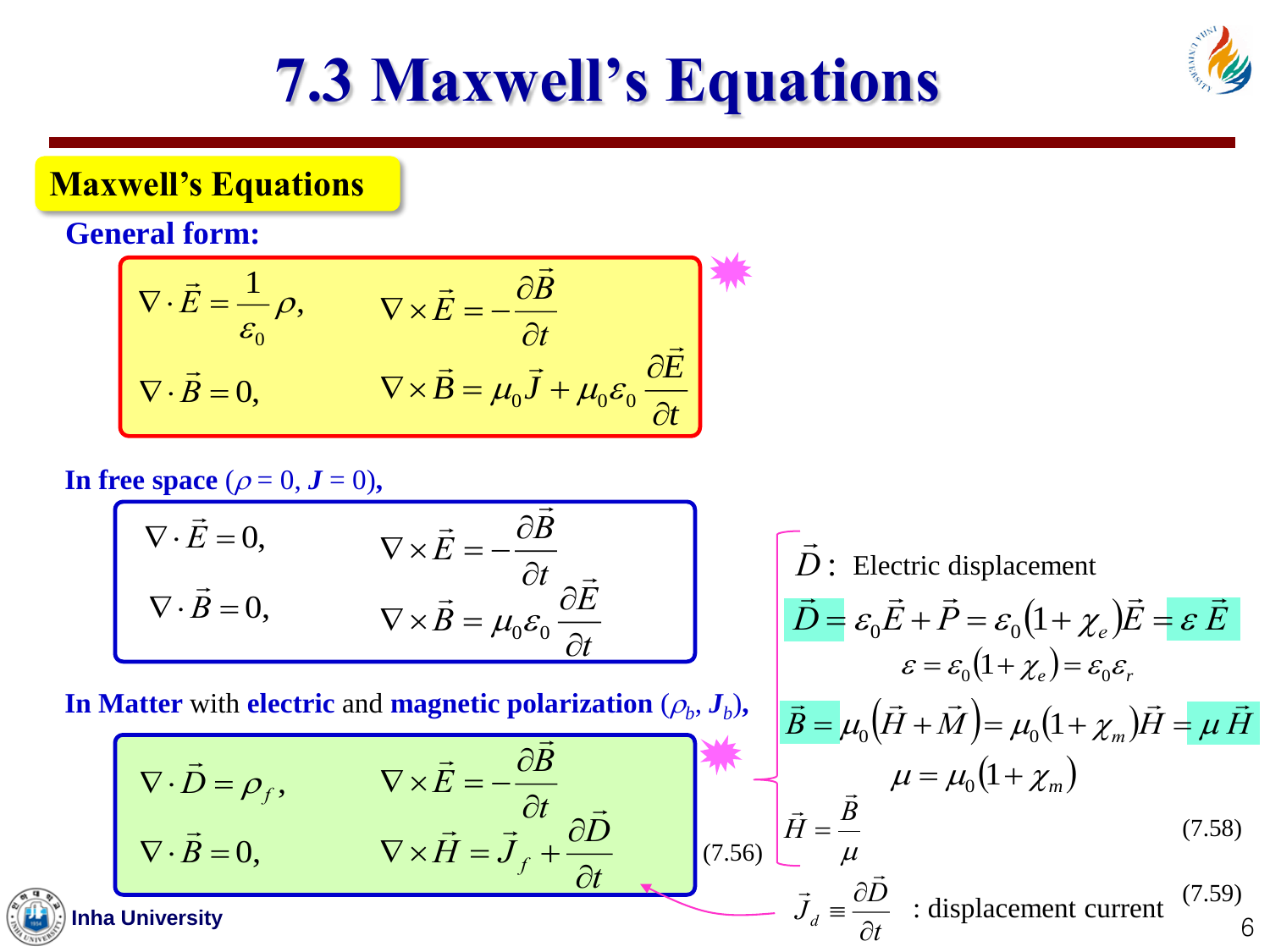

#### **7.3.6 Boundary Conditions**

**The discontinuities of the fields** at a boundary between two different media can be deduced from Maxwell's equations (7.56):

$$
\int_{v} (\nabla \cdot \vec{B}) dv = \int_{v} \rho_{f} dv,
$$
\n
$$
\int_{S} (\nabla \times \vec{E}) \cdot d\vec{a} = -\frac{\partial}{\partial t} \int_{S} \vec{B} \cdot d\vec{a}
$$
\n
$$
\int_{S} (\nabla \times \vec{H}) \cdot d\vec{a} = \int_{S} \vec{J}_{f} \cdot d\vec{a} + \frac{\partial}{\partial t} \int_{S} \vec{D} \cdot d\vec{a}
$$
\n
$$
\begin{pmatrix}\n\textbf{(i)} & \oint_{S} \vec{D} \cdot d\vec{a} = Q_{f_{\text{enc.}}}\n\end{pmatrix}
$$
\n
$$
\textbf{(ii)} & \oint_{S} \vec{E} \cdot d\vec{a} = 0
$$
\n
$$
\textbf{(iii)} & \oint_{L} \vec{E} \cdot d\vec{l} = -\frac{\partial}{\partial t} \int_{S} \vec{B} \cdot d\vec{a}
$$
\n
$$
\text{for any surface } S \text{ bounded by the bounded by the bounded by the bounded by the closed loop } L.
$$

→ → Applying (i) to a very thin pillbox over the boundary as shown in figure, we obtain

$$
\vec{D}_1 \cdot \vec{a} - \vec{D}_2 \cdot \vec{a} = \sigma_f a
$$

(The positive direction for *a* is *from* 2 toward 1.)

Thus, 
$$
D_1^{\perp} - D_2^{\perp} = \sigma_f \qquad (7.60)
$$

Treating (ii) in a similar way, we get



Inha University

\n
$$
B_1^{\perp} - B_2^{\perp} = 0
$$
\n(7.61)

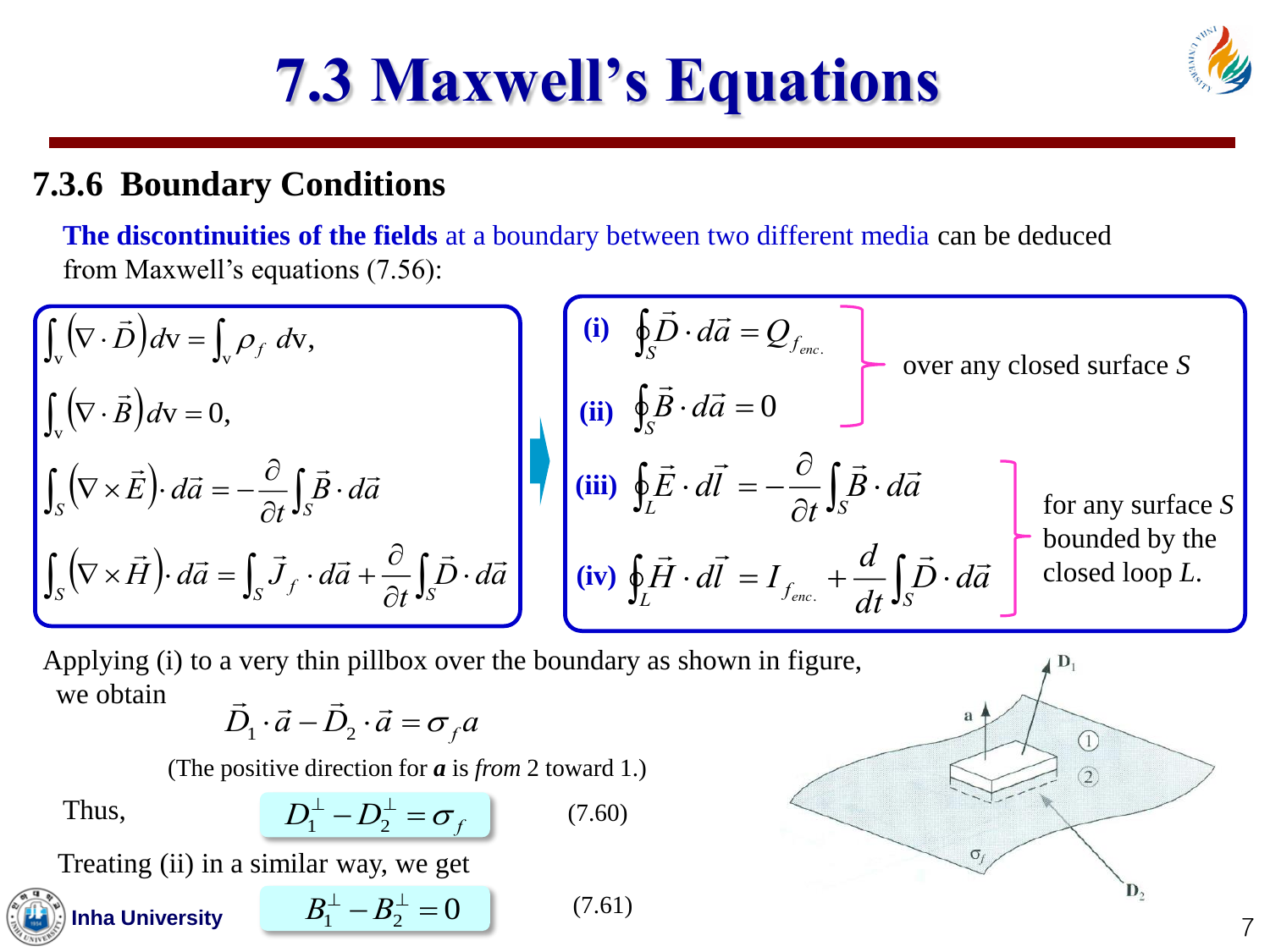#### **7.3.6 Boundary Conditions**

#### - *continued*

Applying the condition (iii) to a very thin Amperian loop straddling the surface as shown in figure, we obtain

$$
\oint_L \vec{E} \cdot d\vec{l} = \vec{E}_1 \cdot \vec{l} - \vec{E}_2 \cdot \vec{l} = -\frac{\partial}{\partial t} \int_S \vec{B} \cdot d\vec{a}
$$
\nThus,  
\n
$$
E_1'' - E_2'' = 0
$$
\n
$$
\begin{bmatrix}\n\vec{E} \cdot d\vec{l} & \vec{E} \\
\vec{E} \cdot d\vec{l}\n\end{bmatrix} = 0 \text{ (in a limit of very small area)}
$$
\n(7.62)

 $\Rightarrow$  The components of *E* parallel to the interface are continuous across the boundary.

Managing (iv) in a similar way, we get

$$
\oint_L \vec{H} \cdot d\vec{l} = \vec{H}_1 \cdot \vec{l} - \vec{H}_2 \cdot \vec{l} = I_{f_{enc.}} + \frac{d}{dt} \int_S \vec{D} \cdot d\vec{a} \qquad \vec{H}_1 \cdot \vec{l} - \vec{H}_2 \cdot \vec{l} = I_{f_{enc.}}
$$

where *Ifenc*. is the free current passing through the Amperian loop.

 $\rightarrow$  For the very thin Amperian loop, no volume current density will contribute, but

 $\rightarrow$  a surface current can contribute to it.

$$
I_{f_{\text{enc.}}} = \vec{K}_f \cdot (\hat{n} \times \vec{l}) = (\vec{K}_f \times \hat{n}) \cdot \vec{l}
$$

 $\hat{n}$  is a unit vector perpendicular to the interface pointing from 2 toward 1.)

**Inha University** 
$$
\vec{H}_1^{\prime\prime} - \vec{H}_2^{\prime\prime} = \vec{K}_f \times \hat{n}
$$
 (7.63)



 $\hat{n}$   $\triangle$ 

Κ.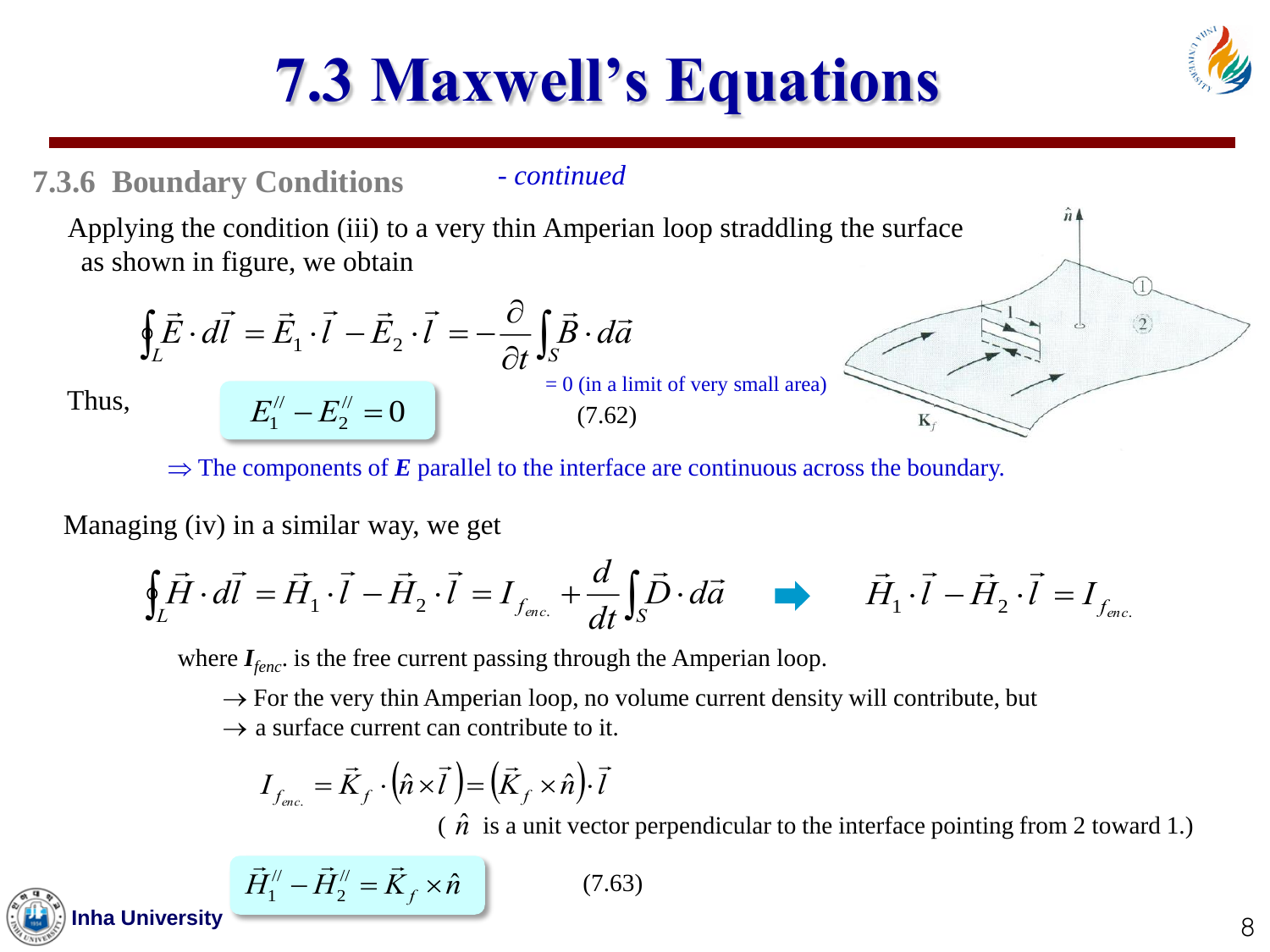### **7.3.6 Boundary Conditions** - *continued*

Summarized general **boundary conditions for electrodynamics** :

$$
\begin{bmatrix}\nD_1^{\perp} - D_2^{\perp} = \sigma_f & E_1'' - E_2'' = 0 \\
B_1^{\perp} - B_2^{\perp} = 0 & \vec{H}_1'' - \vec{H}_2'' = \vec{K}_f \times \hat{n}\n\end{bmatrix}
$$

In the case of **linear media**:  $(\vec{D} = \varepsilon \vec{E}, \vec{B} = \mu \vec{H})$ 

$$
\varepsilon_1 E_1^{\perp} - \varepsilon_2 E_2^{\perp} = \sigma_f \qquad E_1'' - E_2'' = 0
$$
\n
$$
B_1^{\perp} - B_2^{\perp} = 0 \qquad \qquad \frac{1}{\mu_1} \vec{B}_1'' - \frac{1}{\mu_2} \vec{B}_2'' = \vec{K}_f \times \hat{n} \qquad (7.64)
$$

If there is **no free charge** or **free current** at the interface,

$$
\mathcal{E}_1 E_1^{\perp} - \mathcal{E}_2 E_2^{\perp} = 0 \qquad \qquad E_1'' - E_2'' = 0
$$
\n
$$
B_1^{\perp} - B_2^{\perp} = 0 \qquad \qquad \frac{1}{\mu_1} \vec{B}_1'' - \frac{1}{\mu_2} \vec{B}_2'' = 0 \qquad (7.65)
$$